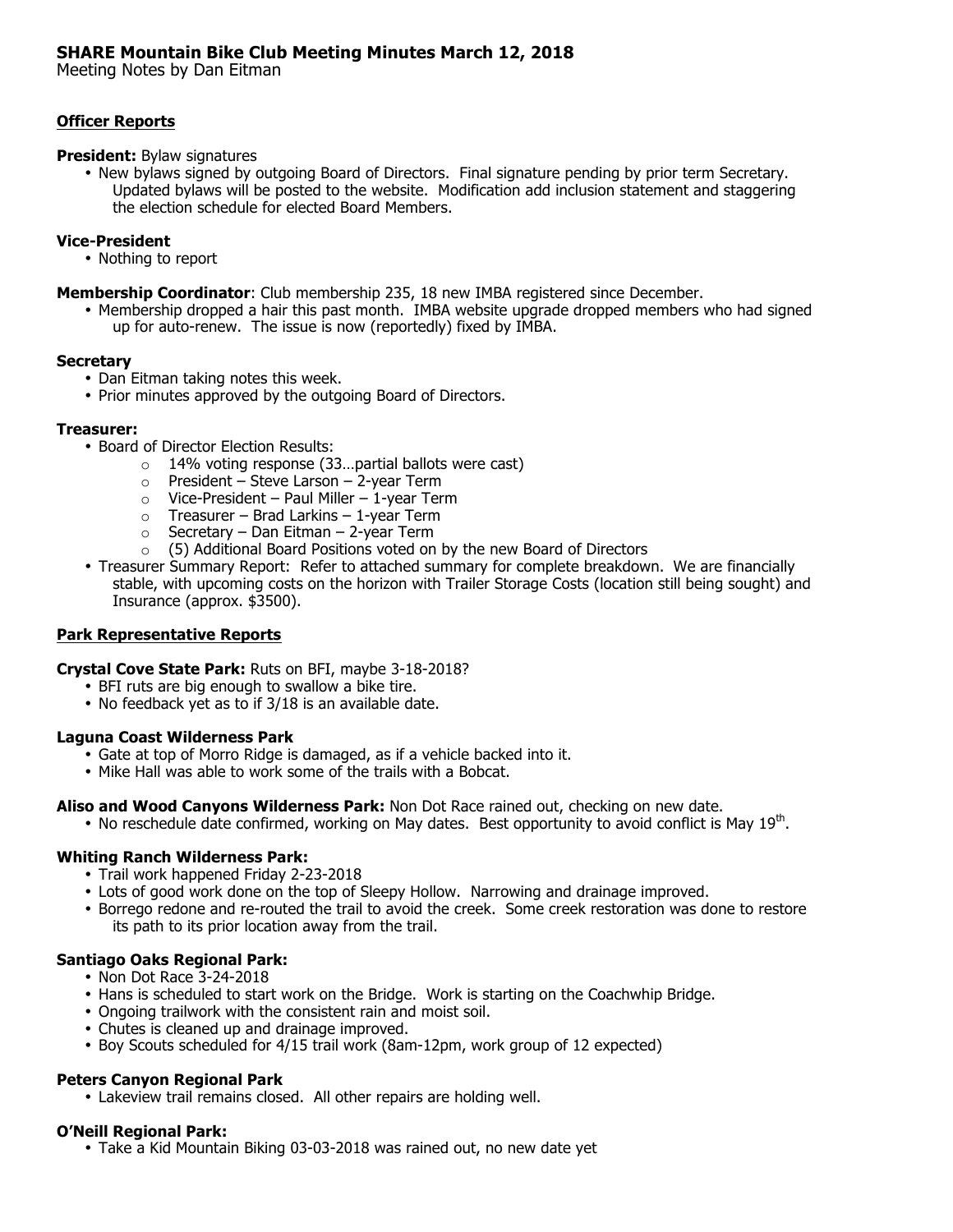- Some volunteers ended up showing up even though it was canceled at the last minute. Miscommunication and the anticipated rain stayed a drizzle.
- Push out the re-schedule date for either late-May (openings and (location?) pending).
- $\cdot$  120+ signed up.

## **IOSP / IRC**

• Nothing to report.

### **Caspers Wilderness Park:**

- Adventure Day 04-07-2018, need a few volunteers. Steve L. will be out there with the booth.
- Bike race was successfully attended. Fire road ruts were hastily filled by Non-Dot crew, but it is evident that the staff needs to maintain the trails so that they avoid becoming drainage.

#### **Chino Hills State Park**

• Closed due to rain, wind, or fire danger. Still the only place locally where it has been confirmed e-bikes are permitted.

#### **San Onofre State Park:**

- TAV information meeting 3-22-2018, 6:30 pm. Looking to recruit more assistants.
- SDMBA was asking about the area as its close for some of its Oceanside members.
- More of an ad-hoc effort by San Onofre State Park.

### **New Business**

50 Mile Ride for Rwanda 4-28-2018

- Same volunteer spot as last year (Antonio, just north of Oso near Meandering Trail).
- Get an email out for volunteers. Find new contacts. SHARE will provide the volunteers for that location.

Poker Ride and Beer Sponsor (Docent Brewing)

- Date is confirmed for June  $16<sup>th</sup>$ , 2018 (Saturday).
- Docent Brewing is confirmed.
- Food is by Collin.
- Schwag needs to be researched out.

New member letters / new contact letters

- New members should be contacted with a personalized letter and perhaps some welcome socks.
- Its been recommended that Martha attend women's IMBA conference and IMBA leadership training.

E-bike issues

• We will solely communicate existing applicable laws and policies.

SDMBA meeting 3-7-2018 update

- Held at the GoPro theater. 50 people in attendance for their advocacy meeting.
- Philosophy is not to be the trail police.
- Meetings move around because San Diego County is so large.
- Sufficient membership that different committees do different things.

### **Old Business:**

IMBA website and email issues have been resolved (for the most part)

• Confirmed. Membership auto-renew has been corrected.

Craig Park bike park update.

- Update via Tuan Richardson. Currently going for CEQA negative declaration, completion of which due for April/March.
- Working with Army Corps of Engineers for preliminary grading and drainage plan due to be completed by end of March of 2018.
- Completion of drawings/specs is mid-2018. Construction will occur 2018-2019, should the \$700k be allocated (currently not allocated).
- If temporary construction of a trail prior to official construction is blocked, then we need to identify why.
- Look for fall as new Take a Kid MTB Day @ Craig Park if approvals have been secured.

### **Roundtable**

• Potential new appointed board members vs. appointed positions.